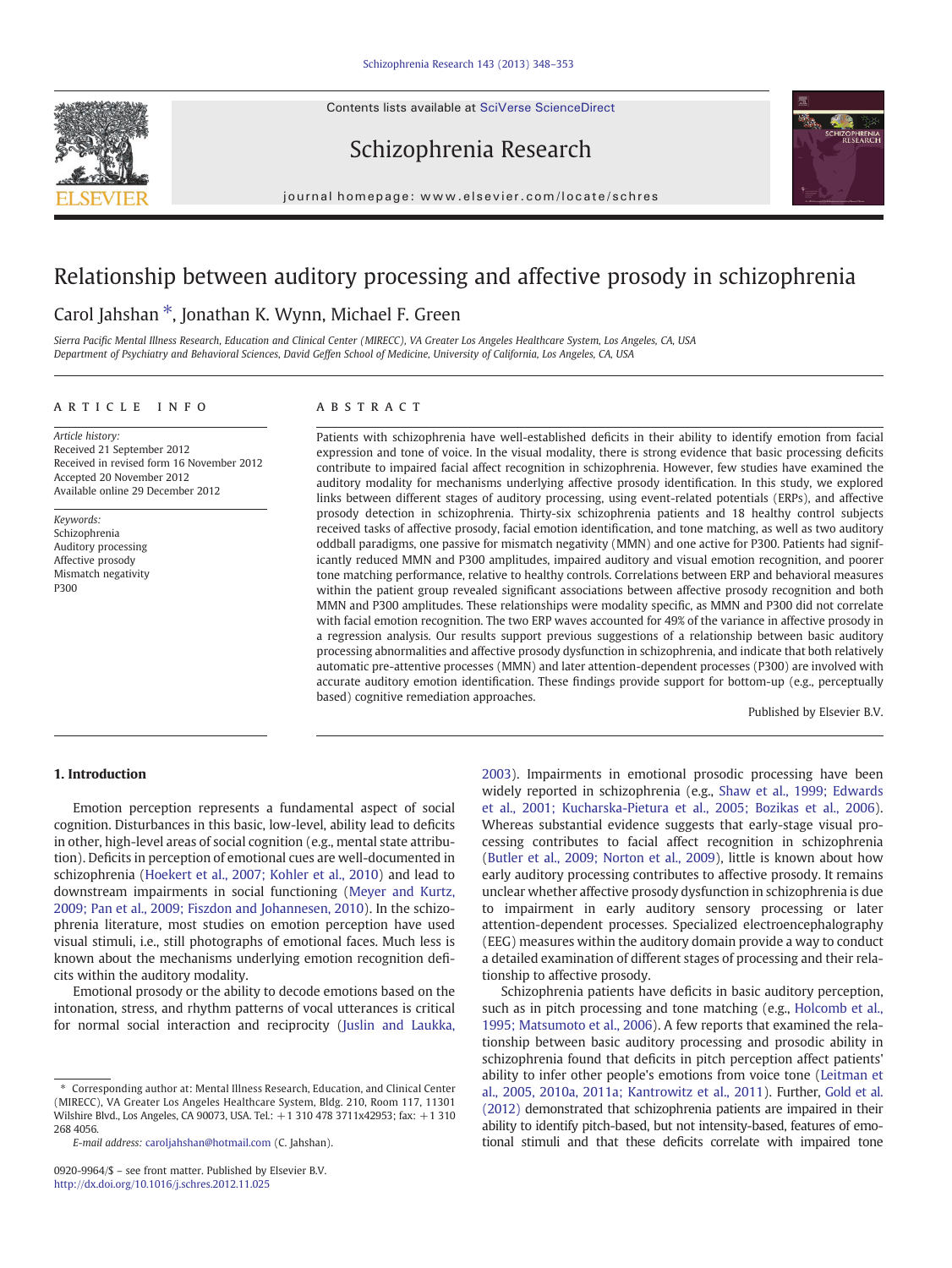<span id="page-1-0"></span>matching performance. Recent studies have included neuroscientific methods to address this question. [Pinheiro et al. \(2012\)](#page-5-0) showed that dysfunctional affective prosody detection in schizophrenia is associated with deficits in very basic level of sensory processing, as indexed by event-related potential (ERP) N100 and P200 amplitudes. Also, fMRI activation during prosodic processing was correlated with a behavioral measure of pitch perception in schizophrenia patients [\(Leitman et al.,](#page-5-0) [2011b](#page-5-0)).

The aim of this project was to examine emotion perception in schizophrenia in the auditory domain and its relationships to early (MMN) and late (P300) auditory processing indices. Our primary objective was to examine the strength of the association between each auditory processing stage and affective prosody recognition. Our secondary objective was to assess whether the relationship of auditory to prosodic processing is modality specific by including a facial emotion identification task. We hypothesized that both MMN and P300 will be strongly correlated with auditory, but not with visual, emotion recognition.

# 2. Method

# 2.1. Participants

Thirty six patients with schizophrenia and 18 healthy comparison subjects participated in the study. All participants were between the ages of 24 and 65, had an IQ over 70, and were sufficiently fluent in English to understand the procedures. Subjects were excluded if they had substance dependence in the last 6 months, substance abuse in the last month, positive drug toxicology screen, electroconvulsive therapy in the last 6 months, hearing or vision deficits, neurological illness (e.g., seizures, stroke), or significant head injury with loss of consciousness for greater than 15 min.

Patients with schizophrenia were recruited from outpatient treatment clinics at the Veterans Affairs Greater Los Angeles Healthcare System (VAGLAHS) and from board-and-care residences in the community. Diagnosis was based on the Structured Clinical Interview for DSM-IV Axis I Disorders (SCID-I; [First et al., 1997\)](#page-5-0). Patients were considered to be clinically stable, defined as no psychiatric medication changes in the past six weeks, no inpatient hospitalization in the past three months, and no changes in housing in the past two months. All patients were taking antipsychotic medication at the time of testing; 33 were receiving second-generation medications, 1 was taking a first-generation medication, 1 was taking both a first and secondgeneration medication, and 1 was missing medication information.

Healthy controls were recruited through newspaper and internet advertisements and were screened with the SCID-I and SCID-II ([First](#page-5-0) [et al., 1996\)](#page-5-0). They were excluded if they met criteria for current or past psychotic disorder, current Axis I mood disorder, cluster A personality disorder, or if they reported a history of psychosis in a first-degree relative. All participants had the capacity to give informed consent and provided written informed consent after all procedures were explained in accordance with procedures approved by the Institutional Review Boards at the University of California, Los Angeles and VAGLAHS.

# 2.2. Measures

#### 2.2.1. Clinical and social functioning ratings

Psychiatric symptoms were rated using the Scale for the Assessment of Negative Symptoms (SANS; [Andreasen, 1984a](#page-4-0)) and the Scale for the Assessment of Positive Symptoms (SAPS; [Andreasen, 1984b\)](#page-4-0). The 30-item, self-report version of the Specific Levels of Functioning Scale (SLOF; [Schneider and Struening, 1983](#page-5-0)) was used to assess real-world functional performance. We report the domain and total scores for the SANS, SAPS, and SLOF in Table 1.

#### Table 1

Demographic and clinical characteristics.

|                                          | Patients $(N=36)$<br>Mean (SD) | Controls $(N=18)$<br>Mean (SD) |
|------------------------------------------|--------------------------------|--------------------------------|
| Age                                      | 47.7 (10.0)                    | 45.8 (7.9)                     |
| Gender (% male)                          | 69.4%                          | 77.8%                          |
| $***$<br>Personal education <sup>7</sup> | 12.6(1.8)                      | 15.4(1.2)                      |
| Parental education <sup>*</sup>          | 12.0(4.2)                      | 14.8(3.0)                      |
| Race (% white)                           | 52.8%                          | 72.2%                          |
| Duration of illness                      | 24.3 (11.5)                    |                                |
| SANS affective flattening                | 1.64(1.50)                     |                                |
| SANS alogia                              | 0.50(0.88)                     |                                |
| SANS avolition                           | 2.61(0.99)                     |                                |
| SANS anhedonia                           | 2.56(1.12)                     |                                |
| SANS total score                         | 20.07 (10.54)                  |                                |
| SAPS hallucinations                      | 1.10(1.58)                     |                                |
| <b>SAPS</b> delusions                    | 1.72(1.63)                     |                                |
| SAPS bizarre behavior                    | 0.52(0.77)                     |                                |
| SAPS thought disorder                    | 1.13(1.41)                     |                                |
| SAPS total score                         | 9.22 (10.49)                   |                                |
| SLOF interpersonal relationships         | 3.71(0.91)                     | 4.18(0.60)                     |
| SLOF socially acceptable behaviors       | 4.56 (0.36)                    | 4.70 (0.26)                    |
| SLOF independent living skills           | 4.22 (1.01)                    | 4.94(0.12)                     |
| SLOF work skills                         | 3.96(0.62)                     | 4.77 (0.36)                    |
| SLOF total score                         | 16.33(2.20)                    | 18.59 (0.91)                   |

SANS = Scale for the Assessment of Negative Symptoms; SAPS = Scale for the Assessment of Positive Symptoms; SLOF=Specific Levels of Functioning Scale; A higher score on the SLOF indicates better functioning.

 $*$  p<0.05.

\*\*  $p < 0.001$ .

# 2.2.2. MMN paradigm

MMN was measured using a passive attention auditory oddball paradigm. Subjects were presented with binaural tones (1 kHz 85 dB sound pressure level, with 10 ms rise/fall) with a fixed stimulus onset asynchrony of 500 ms, using E-Prime 2.0. Standard (90% probability; 50 ms duration) and duration-deviant (10% probability; 100 ms duration) tones were presented in a fixed, pseudorandom order (so that at least 4 standard tones were presented between deviant tones) using foam insert earphones. Two-thousand total trials were administered. During the 20-minute EEG recording, subjects were instructed to watch a silent movie to divert attention from the stimuli.

#### 2.2.3. P300 paradigm

Following the MMN, P300 was measured using an active attention auditory oddball paradigm. Subjects were presented with standard (88% probability; 1 kHz frequency; 100 ms duration) and target (12% probability; 1.5 kHz frequency; 100 ms duration) tones with a variable SOA of 1, 2, or 3 s. They were instructed to pay attention to the stimulus stream and press a button every time they heard the high-pitched tone (infrequent target stimulus) while disregarding the low-pitched tone (standard stimulus). There were a total of 600 trials.

#### 2.2.4. EEG recording and analysis

EEG recordings were acquired with a 64-channel BioSemi ActiveTwo amplifier (Biosemi B. V., Amsterdam, Netherlands). Additional electrodes were placed above and below the left eye and at the outer canthi of both eyes to monitor blinks and eye movements. Each active electrode was measured online with respect to a common mode sense electrode during data collection, forming a monopolar channel. Data were sampled at 1024 Hz at DC to 100 Hz. An additional electrode was placed at the nose tip. For MMN, data were re-referenced offline to this electrode. For P300, data were re-referenced offline to the averaged mastoid reference.

Data processing was performed using BrainVision Analyzer 2 (Brain Products, Gilching, Germany). Based on visual inspection, bad electrodes were removed from the recording and a spherical spline interpolation was used to recreate the electrode ([Perrin et al., 1989;](#page-5-0)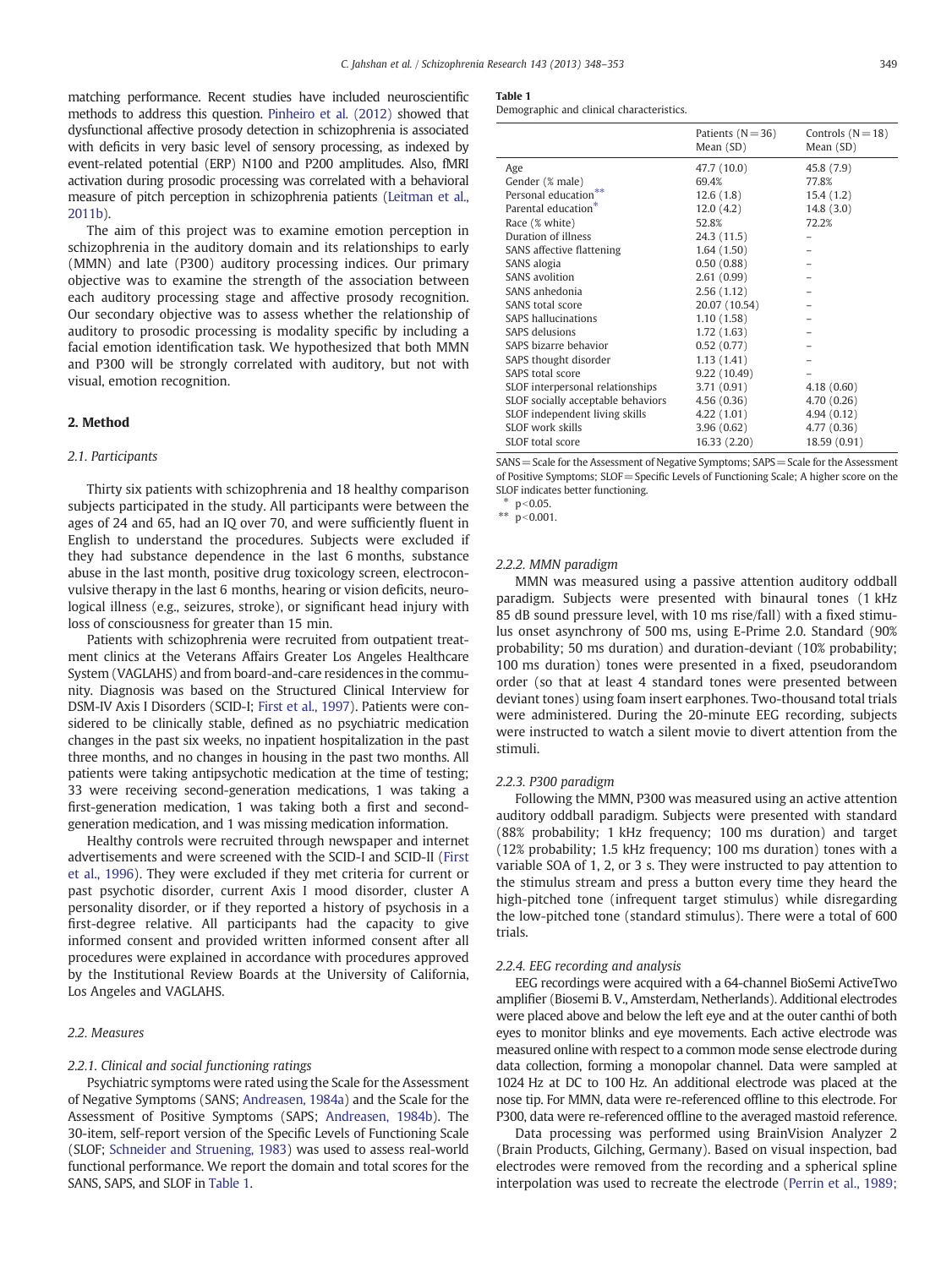[Picton et al., 2000\)](#page-5-0). Eyeblinks were removed from the data using a regression-based algorithm ([Gratton et al., 1983\)](#page-5-0).

For MMN, data were epoched at  $-100$  to 500 ms relative to stimulus onset and were baseline corrected to the average of the prestimulus interval. Epochs were high-pass filtered at 1 Hz and low-pass filtered at 20 Hz (zero phase shift, 24 dB/octave rolloff) to remove any residual high-frequency artifact. Epochs that contained activity exceeding  $\pm$  75  $\mu$ V at frontocentral electrode sites where MMN is commonly seen (AF3, AF4, AF7, AF8, AFz, Cz, F1, F2, F3, F4, F5, F6, F7, F8, FC1, FC2, FC3, FC4, FC5, FC6, FCz, Fp1, Fp2, Fpz, Fz) were automatically rejected. At least 88% of the trials were accepted for all subjects. MMN waveforms were generated by subtracting standard from deviant averaged waveforms. MMN amplitude was measured as the mean voltage in the 150–240 ms latency range.

For P300, continuous data were epoched at  $-100$  to 1000 ms relative to stimulus onset and were baseline corrected to the average of the prestimulus interval. Epochs were high-pass filtered at 0.1 Hz and low-pass filtered at 20 Hz (zero phase shift, 24 dB/octave rolloff). Epochs that contained activity exceeding  $\pm$  75  $\mu$ V at electrode sites P1, P3, Pz, P2, and P4 were automatically rejected. At least 95% of the trials were accepted for all subjects. P300 was identified as the largest positive value between 290 and 450 ms at electrode Pz in the target condition.

#### 2.2.5. Tone matching

Pitch perception was measured using a tone matching task ([Strous](#page-5-0) [et al., 1995\)](#page-5-0) in which participants were asked to discriminate pitch differences between pairs of tones. Two 100 ms tones, separated by a 500 ms intertone interval, were played in each trial. Participants responded by pressing 1 of the 2 keys to indicate whether the 2 tones were of the same or different pitches. Pairs of tones could range from identical pitch to 50% of an octave apart. There were a total of 94 trials presented in randomized order. Half of the trials  $(n=47)$  were identical. There were 7 trials each for differentials of 50%, 20%, 10%, 5%, and 2.5%, and 6 trials each for differentials of 1.5% and 1%.

#### 2.2.6. Auditory emotion recognition

Recognition of affective prosody was measured using a task ([Juslin](#page-5-0) [and Laukka, 2001\)](#page-5-0) in which participants identified emotion for spoken sentences. Stimuli consisted of audio recordings of 4 actors saying semantically neutral sentences with different voice tones. The sentences were either statements or questions (e.g., "It is eleven o'clock", "Is it eleven o'clock?") and conveyed in 5 emotions (fear, anger, happiness, sadness, disgust) or no emotion. The task consisted of 88 trials: 16 trials per emotion as well as 8 neutral trials. After each trial, a list of 6 possible choices was presented and the participant selected one emotion.

#### 2.2.7. Visual emotion recognition

Participants identified facial expressions in photographs from the standardized stimulus set developed by [Ekman \(2004\).](#page-5-0) The test included photos of 8 different posers displaying facial expressions of 6 emotions (fear, anger, happiness, sadness, disgust, surprise) plus neutral expressions. There were a total of 56 trials, 8 per facial expression. On each trial, a photo and a list of the 7 possible expressions were simultaneously presented on the screen. The photo was displayed until the participant made a key press or for a maximum of 5 s.

# 2.3. Statistical analyses

Independent samples t-tests and chi-square tests were used to assess group differences for continuous and categorical demographic variables, respectively. Electrodes were averaged together to examine MMN at midline sites (Fpz, AFz, Fz, FCz, Cz), and P300 at parietal sites (P1, P3, Pz, P2, P4). One-sample t-tests were conducted for each ERP



Fig. 1. Grand average MMN waveforms at electrode Fz for healthy controls (in black) and schizophrenia patients (in red).

component, separately for each group, to determine if activity was significantly different from zero. Independent samples t-tests were conducted to investigate group differences in MMN and P300 (at the averaged electrode sites), tone matching, and social functioning. Two separate repeated measures analysis of variance (rmANOVA) with emotion as the within-subject factor and group as the betweensubject factor were conducted to assess group differences in affective prosody and facial emotion recognition. Relationships between the ERP and behavioral measures were investigated using Pearson correlations within the patient group. Lastly, we conducted a multiple regression analysis with MMN and P300 as predictors of affective prosody to examine the unique contributions of these indices to auditory emotion recognition.

## 3. Results

#### 3.1. Demographic and clinical characteristics

Demographic, symptom, and social functioning ratings can be seen in [Table 1.](#page-1-0) There were no significant group differences in age or gender distribution. However, patients had significantly lower personal  $(t [52]=5.94, p<0.001)$  and parental  $(t [48]=2.50, p=0.02)$  education than controls. Because parental education can be a reflection of socio-economic status, we examined its possible relationship to the main variables of interest. There were no significant associations between parental education or illness duration and MMN, P300, or affective prosody within the patient group. Patients were relatively chronic and exhibited mild to moderate levels of symptomatology.

#### 3.2. Group differences in ERP measures

One-sample t-tests for MMN and P300 were significant ( $p's < 0.001$ ) for both groups. Patients had reduced MMN amplitude relative to healthy controls for the averaged midline sites,  $-0.93$  (0.69) and  $-1.39$  (0.78) μV, respectively (*t* [51] = −2.19,  $p$  = 0.03). Fig. 1 shows a grand average MMN waveform at Fz for each group. Patients' P300 amplitude was reduced relative to controls at the averaged parietal sites, 6.19 (4.16) and 9.02 (5.81) $\mu$ V, respectively (t [52] = 2.06, p = 0.04). [Fig. 2](#page-3-0) shows a grand average P300 waveform for the standard and target conditions at Pz for each group. Topographical maps of MMN and P300 are shown in [Fig. 3](#page-3-0) for patients and controls separately. MMN was largest at frontocentral electrodes with the expected polarity inversion at temporo-parietal electrodes. P300 was maximal at parietal electrodes.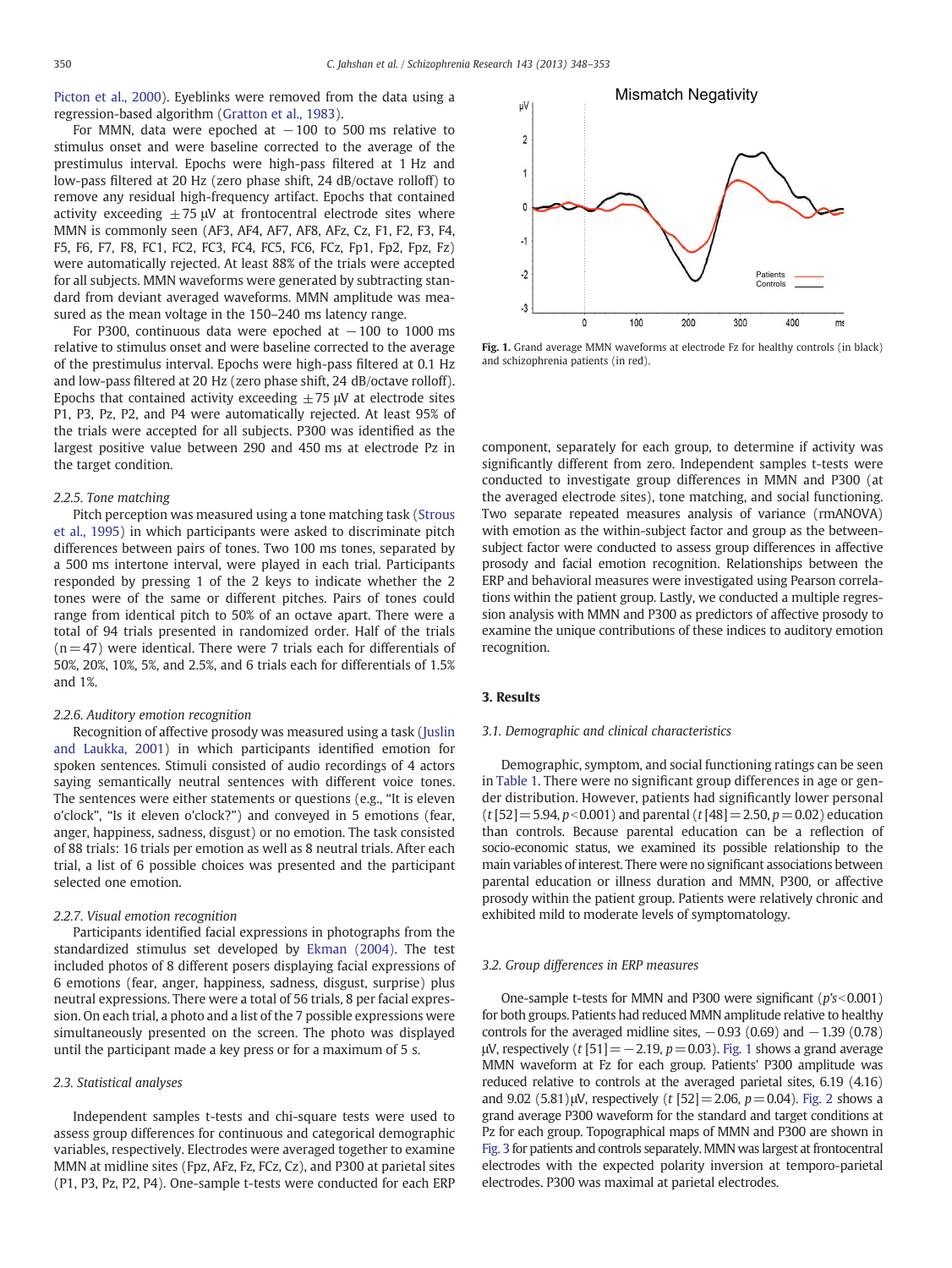<span id="page-3-0"></span>

Fig. 2. Grand average P300 waveforms for the standard and target conditions at electrode Pz for healthy controls (top panel) and schizophrenia patients (bottom panel).

# 3.3. Group differences in behavioral measures

Table 2 displays the participants' performance on the tone matching task. Both groups' overall performance was significantly different from chance performance ( $p$ 's<0.001) based on the binomial distribution. The total accuracy score for patients was significantly lower than controls (t [43] = 2.60,  $p=0.01$ ). Patients were significantly less accurate than controls in discriminating between pairs of tones that differed by 1% (t [43] = 3.89,  $p<0.001$ ) and 2.5% (t [43] = 2.63,



Fig. 3. Topographical maps of MMN and P300 for healthy controls (left panel) and schizophrenia patients (right panel).

| Table 2                    |  |
|----------------------------|--|
| Tone matching performance. |  |

| Pitch differentials | Patients $(N=31)$<br>Mean $(SD)$ | Controls $(N=14)$<br>Mean (SD) |
|---------------------|----------------------------------|--------------------------------|
| $1%^{**}$           | 0.77(1.02)                       | 2.36(1.69)                     |
| 1.5%                | 1.32(1.33)                       | 2.07(2.16)                     |
| $2.5%$ *            | 1.87(1.67)                       | 3.50(2.41)                     |
| 5%                  | 4.00(2.50)                       | 4.79(2.45)                     |
| 10%                 | 5.77 (1.61)                      | 5.71 (1.59)                    |
| 20%                 | 6.42(0.89)                       | 6.57(0.85)                     |
| 50%                 | 6.65(1.02)                       | 6.86(0.36)                     |
| $0\%$               | 44.48 (3.91)                     | 46.07 (1.49)                   |
| Total score*        | 71.29 (7.50)                     | 77.93 (8.82)                   |
|                     |                                  |                                |

Highest possible score is 6 for the 1% and 1.5% differentials, 7 for the 2.5% to 50% differentials, 47 for the 0% differential, and 94 for the total score.

\*  $p < 0.05$ .

\*\*  $p < 0.001$ .

 $p=0.01$ ) in pitch, but did not differ significantly at the other pitch differentials.

The rmANOVA for the affective prosody task revealed significant main effects of group ( $F [1, 46] = 14.91$ ,  $p<0.001$ ) and emotion ( $F [5, 6]$  $230$ ] = 7.57, p < 0.001) but no significant emotion × group interaction. Patients were significantly less accurate than controls in identifying the correct emotion from voice tone. The main effect of emotion was due to better accuracy across groups for neutral, anger, and sadness, and poorer for disgust (see Table 3).

The rmANOVA for the facial emotion identification task revealed significant main effects of group ( $F[1, 50] = 9.73$ ,  $p = 0.003$ ) and emotion (F [6, 300] = 18.32,  $p$ <0.001) but no significant emotion× group interaction. Patients were significantly less accurate than controls in identifying the correct emotion from facial expression. The main effect of emotion was due to better accuracy across groups for happiness, surprise, and neutral, and poorer for fear.

## 3.4. Correlations with ERPs within the patient group

For this analysis, MMN and P300 (at the averaged electrodes), the total scores on the tone matching, affective prosody, and facial emotion tasks, as well as the total SANS, SAPS, and SLOF scores were included. There were significant correlations between the affective prosody task and both MMN ( $r=-0.46$ ;  $p=0.007$ ) and P300 ( $r=$ 0.51;  $p = 0.002$ ) but no significant correlations between the facial emotion task and either ERP measure. We found no significant associations between the emotion perception measures and SANS, SAPS, or SLOF. The tone matching task was not correlated with any of the

| Table 3                          |  |
|----------------------------------|--|
| Emotion recognition performance. |  |

|                                                                                       | Affective Prosody Task                                                            |                                                                                     | <b>Facial Emotion Identification</b><br>Task                                                    |                                                                                                  |  |
|---------------------------------------------------------------------------------------|-----------------------------------------------------------------------------------|-------------------------------------------------------------------------------------|-------------------------------------------------------------------------------------------------|--------------------------------------------------------------------------------------------------|--|
|                                                                                       | Patients<br>$(N = 34)$<br>Mean (SD)                                               | Controls<br>$(N = 14)$<br>Mean (SD)                                                 | Patients<br>$(N = 34)$<br>Mean (SD)                                                             | Controls<br>$(N = 18)$<br>Mean (SD)                                                              |  |
| Fear<br>Anger<br><b>Happiness</b><br>Sadness<br><b>Disgust</b><br>Surprise<br>Neutral | 4.09(2.70)<br>5.85(2.06)<br>4.62(2.86)<br>5.62 (2.76)<br>3.79(2.25)<br>5.24(2.17) | 5.79 (1.67)<br>7.43 (2.34)<br>5.36(2.47)<br>7.21(2.83)<br>4.43(2.10)<br>7.21 (0.97) | 3.35(2.33)<br>5.53(2.09)<br>7.47(1.50)<br>5.59(2.02)<br>5.88 (2.38)<br>6.76(1.86)<br>6.71(1.49) | 5.56 (2.48)<br>6.56(1.65)<br>7.78 (0.65)<br>6.28(2.14)<br>7.11(1.32)<br>7.33(0.77)<br>7.28(0.96) |  |
| <b>Total Score</b>                                                                    | 37.43 $(6.06)$ **<br>29.21 (6.94)                                                 |                                                                                     | 41.29 (8.01)                                                                                    | 47.89 (5.50)*                                                                                    |  |

Affective Prosody Task: Highest possible score is 16 for each emotion (8 for neutral) and 88 for the total score. Facial Emotion Identification Task: Highest possible score is 8 for each emotion and 56 for the total score.

\*  $p < 0.05$ .<br>\*\*  $p < 0.001$ 

 $p < 0.001$ .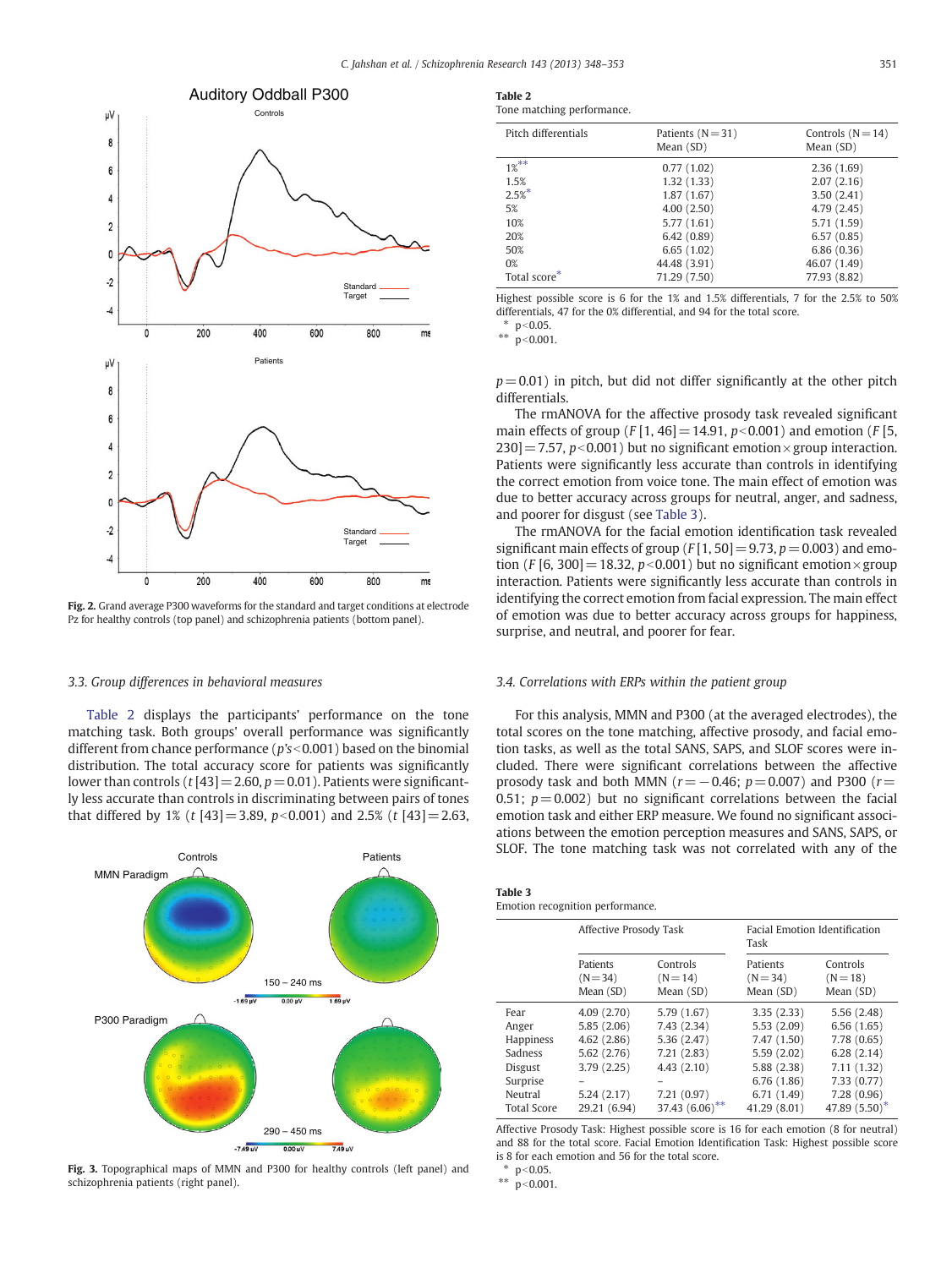<span id="page-4-0"></span>Table 4 Correlations between ERP and behavioral measures in schizophrenia patients.

|                            | <b>MMN</b>            | P300               | <b>TMT</b>   | <b>APT</b>         | <b>FEIT</b>     | <b>SLOF</b> | <b>SANS</b> | <b>SAPS</b> |
|----------------------------|-----------------------|--------------------|--------------|--------------------|-----------------|-------------|-------------|-------------|
| <b>MMN</b><br>P300         | $-0.06$               |                    |              |                    |                 |             |             |             |
| <b>TMT</b>                 | $-0.08$<br>$-0.46***$ | 0.20<br>$0.51***$  |              |                    |                 |             |             |             |
| APT<br><b>FEIT</b>         | $-0.23$               | 0.17               | 0.26<br>0.07 | $0.44***$          |                 |             |             |             |
| <b>SLOF</b><br><b>SANS</b> | $-0.05$<br>0.09       | $-0.01$<br>$-0.07$ | 0.37<br>0.07 | $-0.04$<br>$-0.32$ | 0.11<br>$-0.07$ | $-0.14$     |             |             |
| <b>SAPS</b>                | 0.28                  | 0.07               | $-0.12$      | 0.07               | $-0.16$         | $-0.31$     | 0.06        |             |

 $MMN = Mismatch$  Negativity: TMT=Tone Matching Task: APT=Affective Prosody Task:  $FET =$  Facial Emotion Identification Task:  $SLOF =$  Specific Levels of Functioning Scale; SANS=Scale for the Assessment of Negative Symptoms; SAPS=Scale for the Assessment of Positive Symptoms.

 $**$  p<0.01; two-tailed.

measures, and MMN/P300 were not correlated with the SANS, SAPS, or SLOF (Table 4).

A linear regression with MMN and P300 entered simultaneously as independent variables and the affective prosody task total score as the dependent variable revealed significant regression coefficients for both factors (MMN:  $β = -0.45$ ;  $p = 0.002$ ; P300:  $β = 0.52$ ;  $p<0.001$ ). The two-predictor model accounted for 49% of the variance in affective prosody,  $(F [2, 30] = 14.18, p<0.001)$ .

#### 4. Discussion

We explored links between different stages of auditory processing, indexed by MMN and P300, and affective prosody detection in patients with schizophrenia. Relative to controls, patients had significantly reduced MMN and P300 amplitudes, showed impaired recognition of emotions whether conveyed by facial expressions or speech, and performed poorly on the tone matching task. MMN and P300 significantly correlated with affective prosody within the patient group. As hypothesized, these relationships were modality specific: MMN and P300 did not correlate with visual emotion recognition. Regression analysis revealed that MMN and P300 accounted for 49% of the variance in the affective prosody task. Our results support previous suggestions of an association between basic auditory processing abnormalities and affective prosody dysfunction in schizophrenia [\(Leitman et al., 2010a, 2010b; Pinheiro et al., 2012\)](#page-5-0). By examining the time course of auditory processing with a high level of precision, we demonstrated that both early (MMN) and late (P300) stages of auditory processing contributed roughly equally to affective prosody detection in patients with schizophrenia.

We are not aware of any other published studies that examined early and late auditory neural correlates of dysfunctional affective prosody in schizophrenia. Our general conclusions of the importance of early auditory processing for prosody detection in schizophrenia are consistent with the conclusions from [Javitt et al. \(2000\)](#page-5-0) and [Leitman et al. \(2010a\)](#page-5-0). In contrast to these studies, we failed to detect an association between tone matching and both affective prosody and MMN, perhaps due to some differences in methods. Unlike several previous studies that used pitch deviance as the basis of the MMN (e.g., [Javitt et al., 2000; Salisbury et al., 2002; Leitman et al., 2011a](#page-5-0)), we used a duration-deviant version. We selected this type of MMN because it may be a more sensitive index of auditory system dysfunction in schizophrenia than pitch MMN (e.g., [Michie, 2001; Umbricht](#page-5-0) [and Krljes, 2005](#page-5-0)). Despite this difference, we still found a significant relationship between MMN and pitch-based affective prosody items, suggesting that a pervasive preattentive auditory impairment underlies affective prosody dysfunction in schizophrenia. However, our use of duration MMN with pitch-oddball P300 could explain the lack of an association between these two ERPs. [Leitman et al. \(2010b\),](#page-5-0) using pitch deviants for both MMN and P300, did find these components correlated in schizophrenia.

The study has several limitations. First, our groups were not matched on parental education. However, this variable was not correlated with our primary outcome variables (MMN, P300, affective prosody) and we were mainly interested in relationships between affective prosody and auditory processing within the patient group. Second, our sample consisted of chronic patients who were receiving antipsychotic medications at the time of testing, which raises the question of whether our results generalize to a recent-onset or unmedicated sample. Our patients showed substantial MMN and P300 amplitude reductions despite the suggestion that some second-generation antipsychotics may improve these ERPs ([Korostenskaja and Kahkonen,](#page-5-0) [2009; Horton et al., 2011\)](#page-5-0). Moreover, chronicity did not account for our findings as there were no significant associations between illness duration and ERP or behavioral measures. Third, we did not examine patterns of correlations within healthy controls because we had fewer controls than patients. Fourth, the sample size of our patient group was relatively small, which could have contributed to our failure to replicate the previously reported relationship between tone matching and affective prosody (e.g., [Kantrowitz et al., 2011; Gold et al., 2012\)](#page-5-0).

In summary, our results are consistent with a cascade model in which perceptual processes lead to social cognitive abilities (e.g., [Javitt, 2009\)](#page-5-0). Early and late auditory ERPs independently contributed to the ability to recognize emotions from voice tone. Hence, both relatively automatic pre-attentive processes (i.e., MMN) and later attention-dependent processes (i.e., P300) appear to be needed for accurate auditory emotion identification. Bottom-up cognitive remediation strategies that target basic auditory processes (e.g., Adcock et al., 2009; Dale et al., 2010) would be expected to lead to improvements in this important aspect of social cognition.

#### Role of funding source

Funding for this study was provided by grants from the Department of Veterans Affairs Sierra Pacific Mental Illness Research, Education and Clinical Center (MIRECC) and the National Institute of Mental Health (MH065707 to MFG). The MIRECC and NIH had no further role in study design; in the collection, analysis, and interpretation of data; in the writing of the report; and in the decision to submit the paper for publication.

#### Contributors

Drs. Jahshan and Green designed the study. Dr. Wynn supervised the data analysis conducted by Dr. Jahshan. Dr. Jahshan took the lead on writing the manuscript with the help in writing from Drs. Green and Wynn. All authors contributed to and have approved the final manuscript.

#### Conflict of interest

All authors declare that they have no conflicts of interest arising from this manuscript.

#### Acknowledgments

Writing of this manuscript was supported by the Department of Veterans Affairs Office of Academic Affiliations Advanced Fellowship Program in Mental Illness Research and Treatment. The authors would like to thank Crystal Gibson, Cory Tripp, Katie Weiner, Mark McGee, Christen Waldon and Amanda Bender for their assistance with recruitment and testing. The authors would also like to thank Petri Laukka, Ph.D. and David I. Leitman, Ph.D. for providing the affective prosody task and tone matching task, respectively.

## References

Adcock, R.A., Dale, C., Fisher, M., Aldebot, S., Genevsky, A., Simpson, G.V., Nagarajan, S., Vinogradov, S., 2009. When top-down meets bottom-up: auditory training

- enhances verbal memory in schizophrenia. Schizophr. Bull. 35 (6), 1132–1141. Andreasen, N.C., 1984a. The Scale for the Assessment of Negative Symptoms (SANS). The University of Iowa, Iowa City, IA.
- Andreasen, N.C., 1984b. The Scale for The assessment of Positive Symptoms (SAPS). The University of Iowa, Iowa City, IA.
- Bozikas, V.P., Kosmidis, M.H., Anezoulaki, D., Giannakou, M., Andreou, C., Karavatos, A., 2006. Impaired perception of affective prosody in schizophrenia. J. Neuropsychiatry Clin. Neurosci. 18 (1), 81–85.
- Butler, P.D., Abeles, I.Y., Weiskopf, N.G., Tambini, A., Jalbrzikowski, M., Legatt, M.E., Zemon, V., Loughead, J., Gur, R.C., Javitt, D.C., 2009. Sensory contributions to impaired emotion processing in schizophrenia. Schizophr. Bull. 35 (6), 1095–1107.